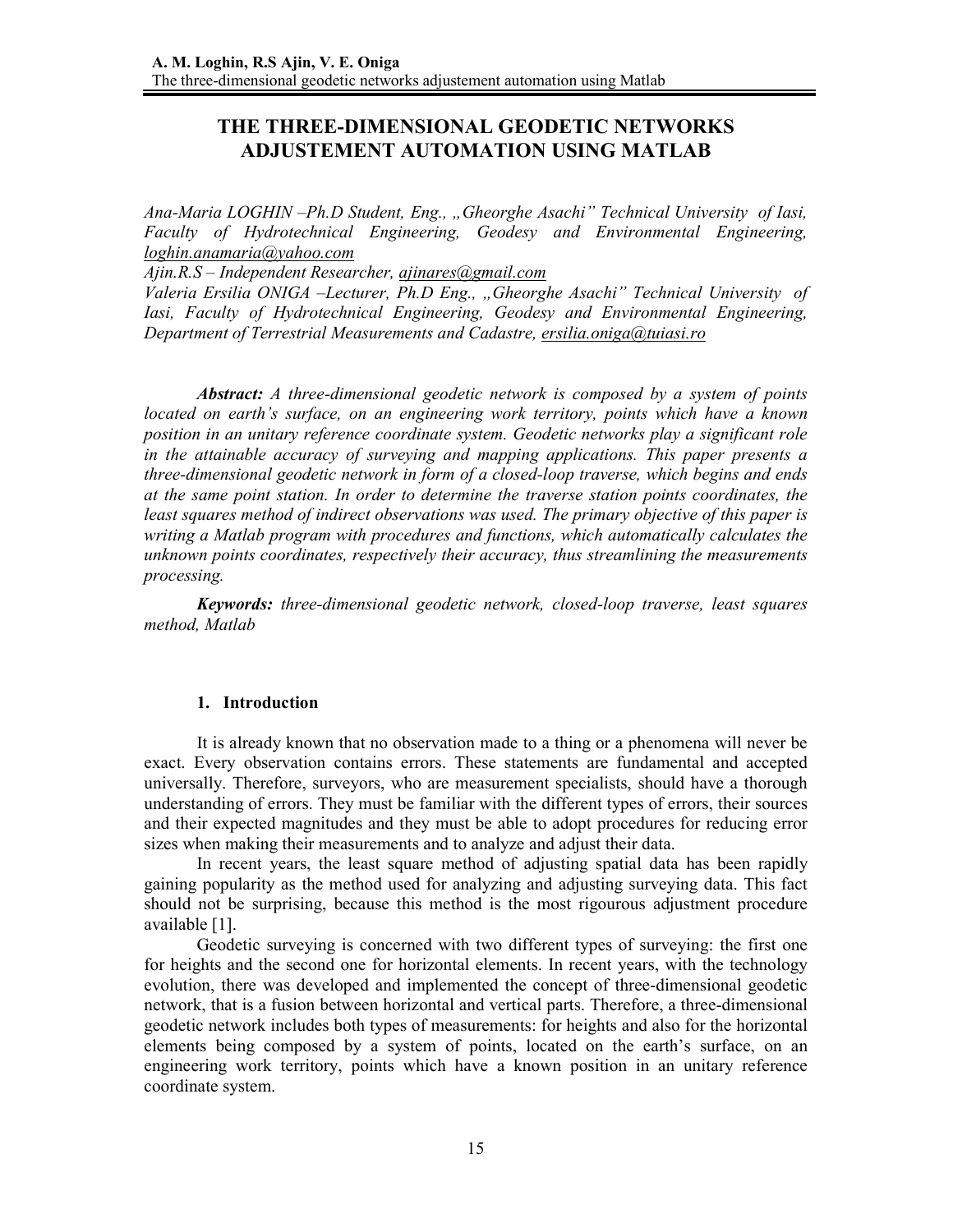With the development of the technology of Electronic Distance measurement, traversing has become an important method widely used in surveys. A traverse is represented by a series of straight lines called traverse legs, which are used to connect a set of selected points on the earth, called traverse stations. The surveyor makes length and direction measurements and uses them to compute the relative positions of the traverse stations in a coordinate system. Meantime, the surveyor must make the adjustment work of the indirect observations that compose the traverse and for this operation the least square method of indirect observations is used. During the entire process of the network adjustment, computing the approximate points coordinates is one of the important steps [2].

For the present study, the three-dimensional geodetic network is represented by a closed-loop traverse, which starts at a point and ends at the same point station. In order to minimize the effect of the accidental errors made in measurements, they are all adjusted by several computations. For the present situation, the type of closed-loop traverse is preferred, because it provides a check over the fieldwork, computations and starting data. Meantime, it provides a basis for comparison, in order to determine the overall accuracy of the entire work.

Since the main purpose of a traverse is to locate points relative to each other on a common grid, there are needed certain elements of starting data. For this study, the initial data is represented by the coordinates of the starting/ending point station.

The present work develops an adjustment application of the geodetic measurements, designed with the help of the Matlab programming language. It is presented the mathematical model of least squares method and all the phases in achieving the results of the proposed algorithm. For a data set consisting in three different types of observations, like: length observations, direction observations and angles, there were determined the most probable values for the points coordinates with the accuracy of their determination and the most probable values for the measurements, of course with their associated accuracy [3].

The current work presents the steps taken to create a program that automatically processes the measurements from a three-dimensional geodetic network, in which points are defined by all the three coordinates (3D Space).

### **2. Presentation of the mathematical algorithm**

#### **2.1. Starting data**

 For the present work the geodetic network is represented by a closed-loop traverse, located approximately in the center of Iasi city (Romania), surrounding the "Dosoftei House" Museum of Old Moldavian Literature (Fig. 1).



Fig. 1. The closed - loop traverse scheme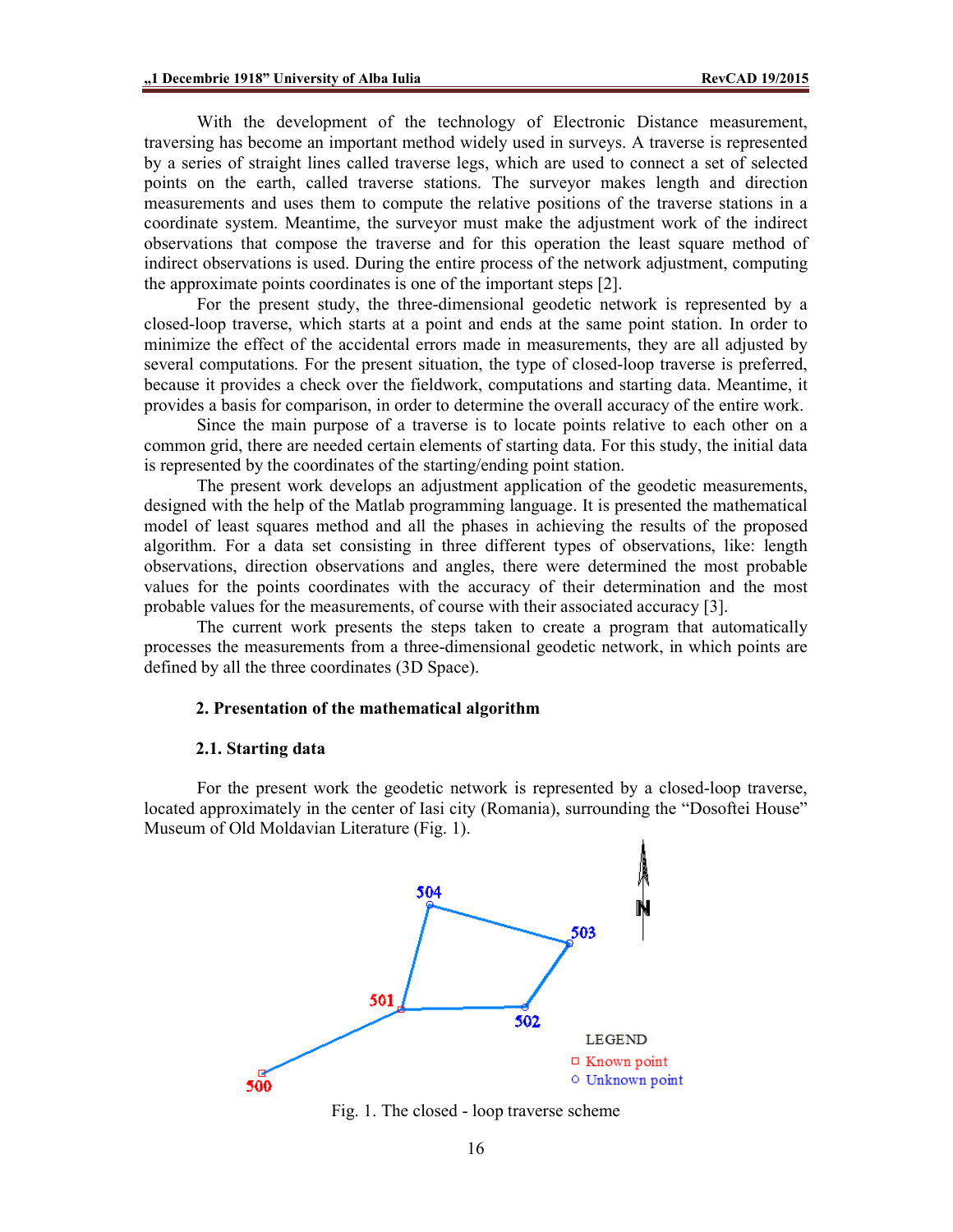The traverse has two points with known coordinates (500 and 501) and also three unknown points (502, 503, 504) that must be computed. The known points coordinates resulted from a previous stage, using GNSS real time kinematic measurements, made with a South S82 – V receptor. During the traverse, the horizontal angles, vertical angles, and distances are measured, using a total station, with an accuracy of 7'' for angles respectively of  $2 \text{ mm} + 2 \text{ ppm}$  for distances.

# **2.2. Data processing**

In order to create the adjustment application, the Matlab programming language was used. Matlab is a high-performance technical computing environment, developed by MathWorks, which combines both math and graphic functions with a powerful high-level language.

Some of the most important features of this language are: efficient matrix and vector computations, easy creation of scientific and engineering graphics, plotting of functions and data, algorithms implementation, application development including graphical user interface building, object-priented programming and interfacing with programs written in other languages, including C, C++, Java, Fortran and Python.

Matlab can be used for a range of applications, including signal processing and communications, image and video processing, control systems, test and measurement, computational finance and computational biology. Because of its important feature of matrix and vector computation and of algorithm manipulation, it is primarily used in producing solutions to complex systems of equations, in modeling, simulation and prototyping and also in data analysis, exploration and visualization. More than a million engineering and scientists in industry and academia use Matlab, the language of technical computing [4].

# **2.3. Mathematical support**

In order to compute the most probable values for points coordinates with the accuracy of their determination and also the corrections applied to the observed angles and measured distances, the least square method of indirect observations was used. This is the most rigorous adjustment procedure, based on the mathematical theory of probability that the sum of the squares of the errors times their respective weights are minimized. When  $v_i$  is assumed as a small correction value to be added to each observed value and  $p_i$  as a weight of observed values, each value of  $v_i$  is determined in a manner to satisfy the following formula [5]:

$$
\sum_{i} p_i v_i^2 = \text{minimum} \tag{1}
$$

In this program, one observation equation is developed for one set of observations and after theoretically evaluating the weight of observations, each equation is solved by the least squares method in order to satisfy equation (3) [6].

An important aspect of the least square method is that it permits to all kind of observations, regardless of their number or type, to be included into the adjustment process and simultaneously used in the computations. Thus, the adjustment combines distances, horizontal angles, azimuths, zenith or vertical angles, coordinates and also GNSS observations.

The entire adjustment process is composed by several steps, such as: computing the provisional values of the coordinates, preparing and solving the functional model of corrections, computing the adjusted elements and finally the accuracy analysis.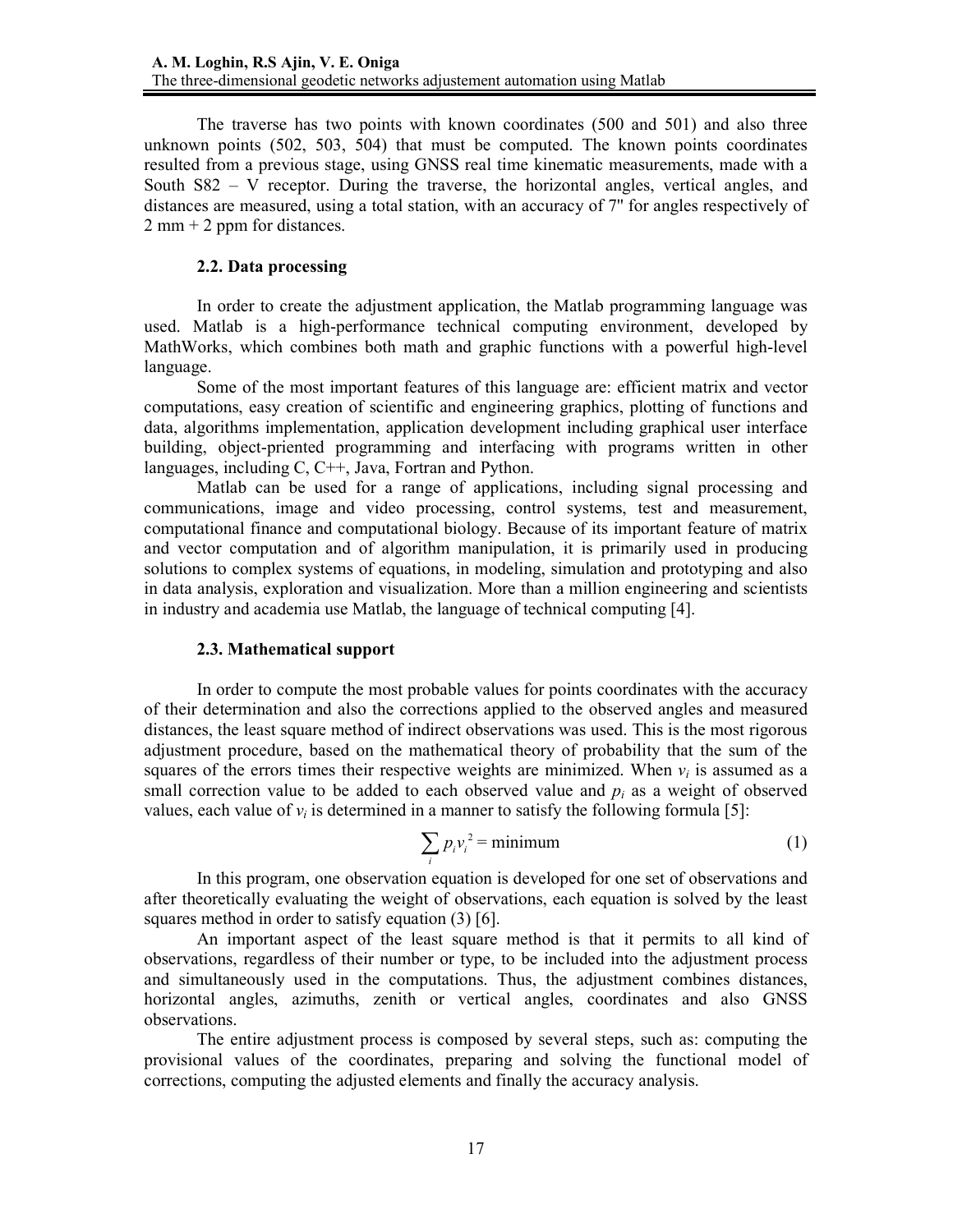The functional-stochastic model for the indirect weighted measurement method, containing a number of *r* equations with *n* unknown parameters is represented by the following equation [5]:

$$
B_{r-n}X_{n-1} + L_{r-1} = V_{r-1}
$$
, with  $P_{r-r}$  weighting matrix (2)

where:  $B_{r-n}$  is the coefficient matrix of the correction equations,

 $X_{n-1}$  is the vector matrix of the unknown parameters (the corrections of the unknown point coordinates in a local geodetic system),

 $L_{r-1}$  is the vector-matrix of the free elements,

 $V_{r-1}$  is the correction matrix.

All the correction coefficients and also the free terms were calculated for the input data set composed by: distances, horizontal and vertical angle measurements.

The detailed algorithm of the three-dimensional geodetic network adjustment with its mathematical implementation can be entirely found in [7].

### **3. Results and discussion**

### **3.1. Logical support**

Before starting the implementation process of the adjustment in the Matlab programming language, the mathematical algorithm was carefully analyzed and also it was realized the flow chart of the program. A rough flow of the program is presented in Fig. 2.



Fig. 2. Rough flow of the program

As input data, there was used two text files: one with the known point coordinates and the second one containing the measurements acquired with the help of a total station.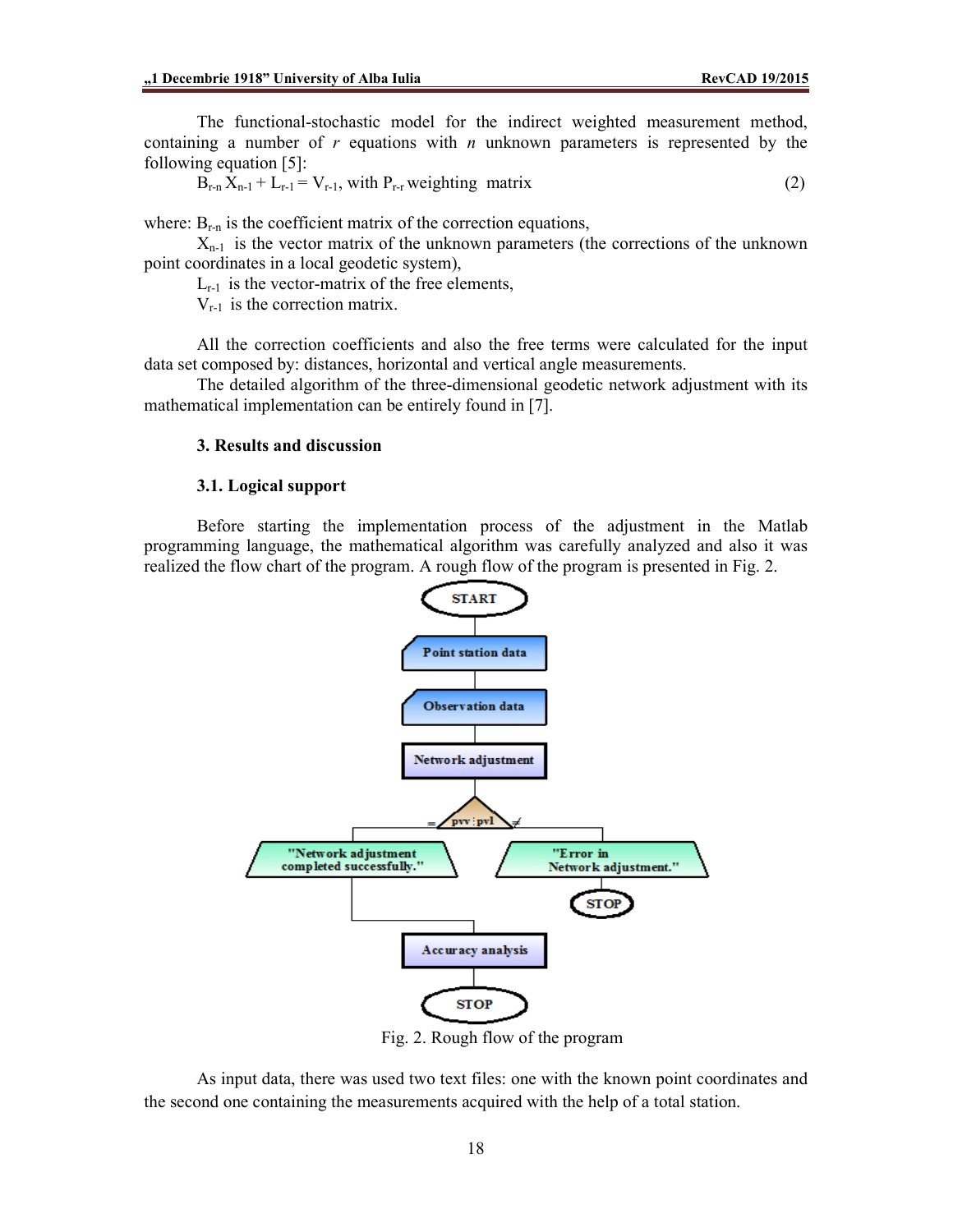

Fig. 3. Model of the input files, (a) point coordinates text file (*Points.txt*), (b) Measurements text file (*Traverse.txt*)

The present program retains all measured data from the text file in a cell-array *D*, having on its columns the observations in the following order: the name of the points, distances, vertical angles, horizontal directions, reflector elevation, code. In the total stations output text files, all observations are organized by point stations, being delimited by the "99999 0 0 0 0 0 0" sequence. Therefore, in order to store the data from each point station, the following code lines sequence was implemented:

| $\text{fid} = \text{fopen}(\text{Traverse.txt}\cdot \text{rt}\cdot),$  |  |
|------------------------------------------------------------------------|--|
| $C = \text{cell2mat}(textscan(fid, \frac{10}{6}f\%f\%f\%f\%f\%f\%f\).$ |  |
| fclose(fid);                                                           |  |
| $idx = [1, diff(C(:,1)' \sim = 9999)]$ ;                               |  |
| $idy = find(idx<0)$ -find $(idx>0)$ ;                                  |  |
| $idy(2, .) = 1;$                                                       |  |
| $D = mat2cell(C, idy(.), size(C, 2)),$                                 |  |
| $D(2:2:end) = []$ ;                                                    |  |
|                                                                        |  |

Fig. 4. Extracting the observations from each point station

Next, there were defined the start, intermediate and the end point station points respectively, in order to determine the traverse direction. The dialog box allows the user to input the points's names from the keyboard (Fig. 5).

| Sample                              | 33<br>$\equiv$ |  |  |
|-------------------------------------|----------------|--|--|
| Definiti punctul de plecare:<br>501 |                |  |  |
|                                     | Cancel<br>OK   |  |  |
|                                     |                |  |  |

Fig. 5. Input dialog box

In the next steps, the application computes the provisional coordinates for all the unknown points of the traverse. Then, following the mathematical algorithm, the program realizes the adjustment process of the three-dimensional geodetic network. For each stage, there were created new script files, that were implemented as functions in the main program. Therefore, there were created several functions such as: the calculation of the horizontal angles function, the measurement errors calculation function, conversion function between geodetic and rectangular coordinates, azimuth angle function, coefficient calculation functions, accuracy analysis functions.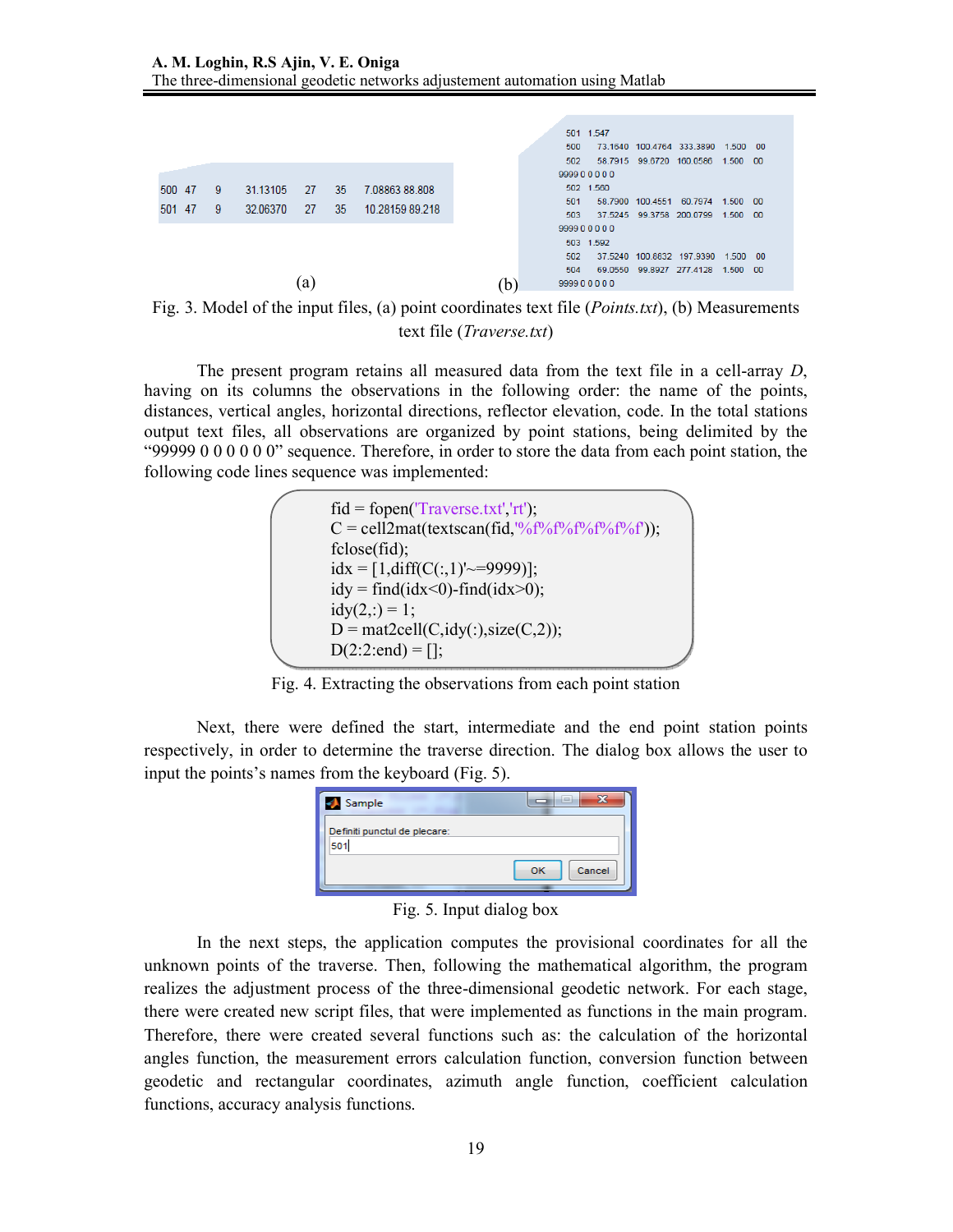#### **3.2. Conversion function between geodetic and rectangular coordinates**

Based on the geodetic coordinates  $(B, L)$  and the constant coefficients  $a_{00}$ ,  $a_{10}$ ,  $a_{20}$ ,  $a_{30}$ ,  $\ldots$ ,  $b_{01}$ ,  $b_{11}$ ,  $b_{21}$ , there were computed the plane rectangular coordinates in the National Projection System, called "Stereographical on unique secant plan" and the normal altitudes in the "Black Sea 1975". The conversion algorithm is described in [8].

Firstly, using the particular function "dms\_degrees" there were computed the geodetic coordinates from degrees, minutes, seconds into degrees with their decimal part, the results being stored in the *'Points\_BLH.txt'* text file.

```
function \lceil \text{degreesB, degreesL} \rceil = \text{dms} \text{ degrees}(\text{dmsB,dmsL})disp('Degrees, minutes seconds to degrees') 
%input data
Coord =dlmread('Points.txt'); 
dmsB=Coord (:,2:4);dmsL=Coord (:,5:7);He=Coord (:, 8);%end of input data
format long g
degreesB = dms2 degrees(dmsB);degreesL = dms2 degrees(dmsL);coord BLH(:,1)=Coord cun(:,1);
coord BLH(:,2)=degreesB;
coord BLH(:,3)=degreesL;
coord BLH(:,4)=Coord cun(:,8);
dlmwrite('Points_BLH.txt',coord_BLH,'delimiter','\t','newline','pc','precision,9);
end
```
Fig. 6. The conversion function from degrees, minutes, seconds into degrees

The Matlab function uses the constant coefficients, stored in two different arrays *par a* and *par b*. Further, there are defined the geographical coordinates of the central point of Romania ( $\varphi_0$ ,  $\lambda_0$ ) and there were created the *B* and *L* vectors that contain the points latitudes and longitudes respectively. Also, there were computed the differences between points coordinates and the central point coordinates, that were stored in the *f* and *l* vectors.

In the next stage, there were computed the additional arrays *Fa*, *Fb*, *La*, *Lb* and finally, the  $X_{tg}$  and  $Y_{tg}$  vectors that contain the rectangular coordinates on the tangent plane were calculated, using the following equations [8]:

$$
X_{TG} = (a_{00} + a_{10}f + a_{20}f^2 + a_{30}f^3 + a_{40}f^4 + a_{50}f^5 + a_{60}f^6) 1.000 +
$$
  
\n
$$
(a_{02} + a_{12}f + a_{22}f^2 + a_{32}f^3 + a_{42}f^4)l^2 +
$$
  
\n
$$
(a_{40} + a_{14}f + a_{24}f^2)l^4 +
$$
  
\n
$$
(a_{06})l^6 + \dots
$$
  
\n
$$
Y_{TG} = (b_{01} + b_{11}f + b_{21}f^2 + b_{31}f^3 + b_{41}f^4 + b_{51}f^5) 1,000 +
$$
  
\n
$$
(b_{03} + b_{13}f + b_{23}f^2 + b_{33}f^3)l^3 +
$$
  
\n
$$
(b_{05} + b_{15}f)l^5 + \dots
$$
  
\n(3)

These coordinates are passed into the secant plane of the projection, by multiplication with the coefficient of reduction to scale  $(C = 0.999750)$  and adding the translation of the coordinates system axes  $(X = X_{tg} C+X_o; Y = Y_{tg} C+Y_o)$ .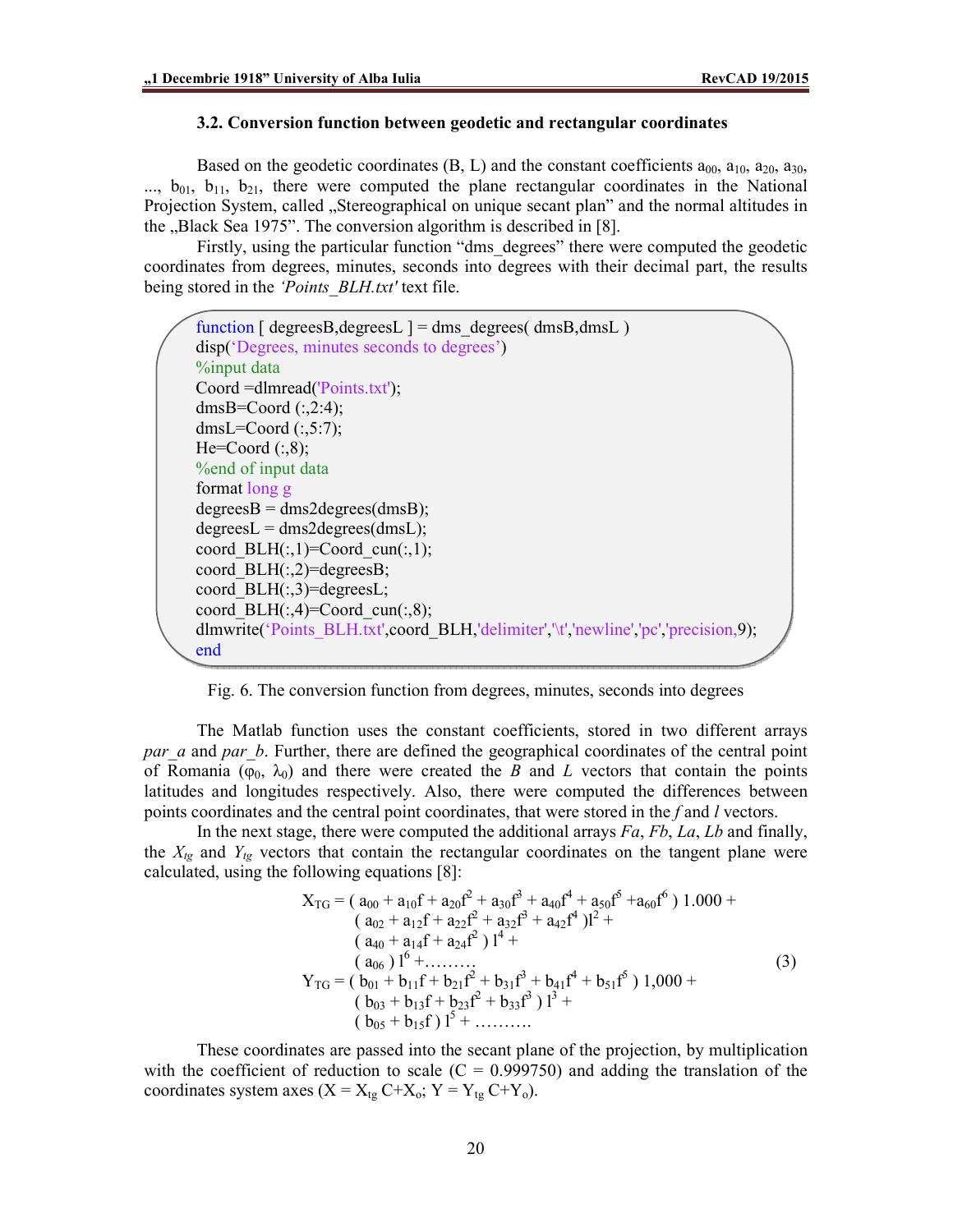```
function \lceil coord stereo \rceil = conversionBLH XYZ (Coord)
 par a = dlmread('parametri a.txt');
 par b = dlmread('parametri b.txt');
 pct = Coord; j = size(pct, 1);B0=46; L0=25; 
 B=pet(:,2); L=pet(:,3);for i=1:if(i,1)=3600*(B(i,1)-B0)*10^2-4; l(i,1)=3600*(L(i,1)-L0)*10^2-4;
 end
 for i=1:jF(:,i)=[f(i,1)^{0};f(i,1)^{1};f(i,1)^{2};f(i,1)^{3};f(i,1)^{4};f(i,1)^{5};f(i,1)^{6};f(i,1)^{7}];Fb(:,i)=[f(i,1)^{0};f(i,1)^{1};f(i,1)^{2};f(i,1)^{3};f(i,1)^{4};f(i,1)^{5};f(i,1)^{6}];La(:,i)=[l(i,1)^0;l(i,1)^2;l(i,1)^4;l(i,1)^6;0;0;0;0];
   Lb(:,i)=[l(i,1)^1,l(i,1)^3,l(i,1)^5,l(i,1)^7,0,0,0];
 end
 Pa=par_a*F; Xtg=dot(Pa,La);
 Xsec=Ntg*0.999750; X=500000+Xsec; 
 Pb=par b*Fb; Ytg=dot(Pb,Lb);
 Ysec=Ytg*0.999750; Y=500000+Ysec;
 STEREO (:,1)=pct(:,1); STEREO (:,2)=X; STEREO (:,3)=Y; STEREO (:,4)=pct(:,4);
 dlmwrite('Points_stereo.txt',STEREO,'delimiter','\t','newline','pc','precision',9);
 Points stereo=[STEREO (:,1) STEREO (:,2) STEREO (:,3) STEREO (:,4)];
end
```


# **3.3. Population of the weighting matrix procedure**



Fig. 8. Population of the weighting matrix procedure

The weighting matrix is a diagonal matrix that contains the weight values for each measured data. The procedure contains three for instructions, in order to select the weight values for distances, horizontal and vertical angles respectively.